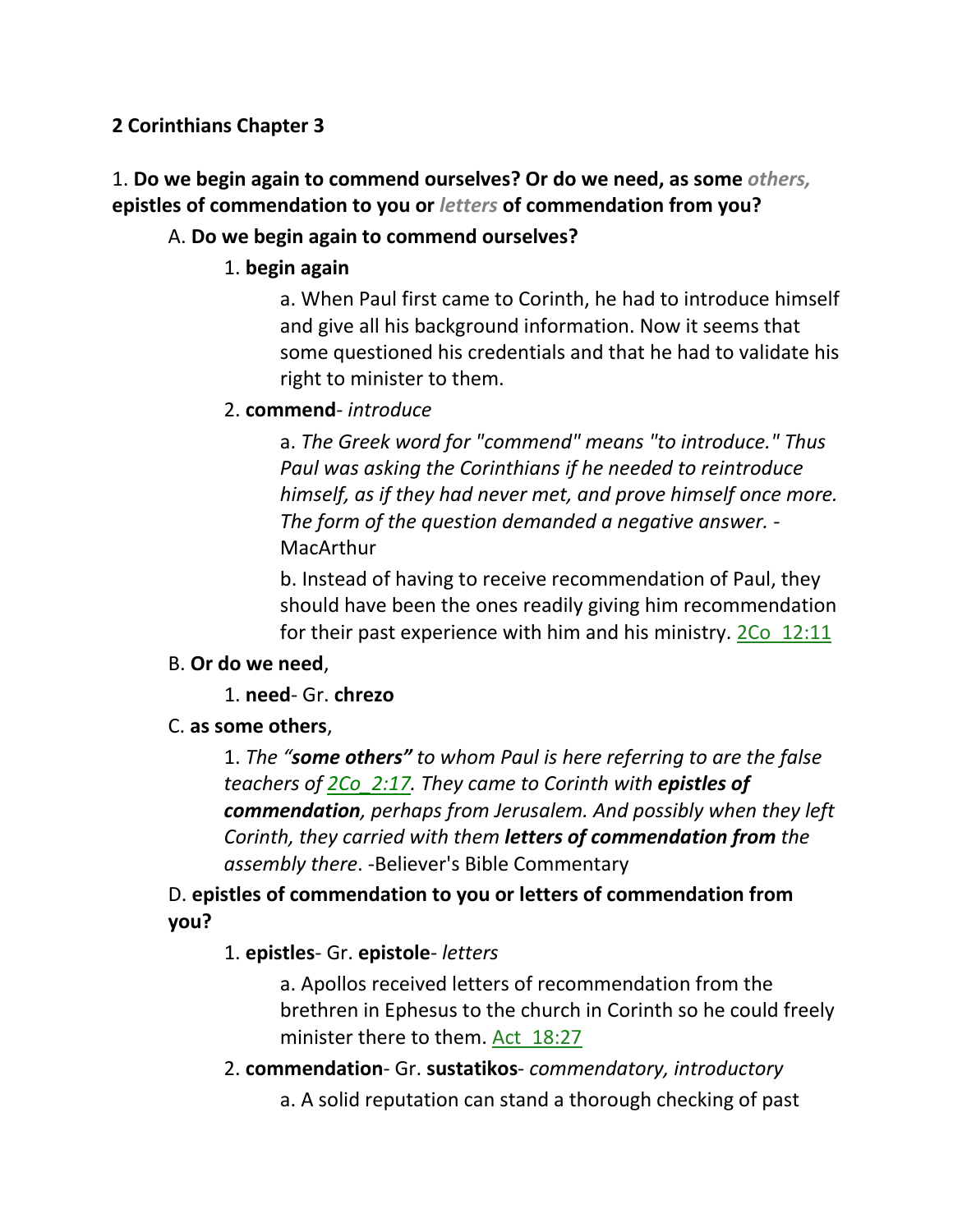history and track record. If someone bristles against being asked for letters of recommendation or references, then that is a big red flag for an employer looking to hire someone or a pastor looking to put someone into leadership.

## 2. **You are our epistle written in our hearts, known and read by all men;**

### A. **You are our epistle written in our hearts,**

- 1. **epistle** Gr. **epistole**
- 2. **written** Gr. **iggrapho-** *to write in, to inscribe*
- 3. **hearts** Gr. **kardia**

a. Some manuscripts read- "your hearts" - which would imply that the changed lives of the Corinthians were Paul's letter of recommendation.

b. However, most manuscripts say- "our hearts"- which shows that the love he had for the Corinthians, authenticated his ministry to them better than anything else.

c. This verse shows that hearts can be written upon.

### B. **known and read by all men**

- 1. **known** Gr. **ginosko** *to know by experience or by relationship*
- 2. **read** Gr. **anaginosko**

## 3. **men**- Gr. **anthropos**

a. This reveals that what is in our heart eventually will come out in our words and actions and it was be seen by all around us.

b. Everywhere Paul went he spoke of his love for the Corinthians.

3. **clearly** *you are* **an epistle of Christ, ministered by us, written not with ink but by the Spirit of the living God, not on tablets of stone but on tablets of flesh,**  *that is,* **of the heart.** 

A. **clearly you are an epistle of Christ,**

1. **clearly**- Gr. **phaneroo**- *to make manifest or plain*

a. There is a problem today because many Christians are not a clear epistle of Christ. They are more of an obscure riddle!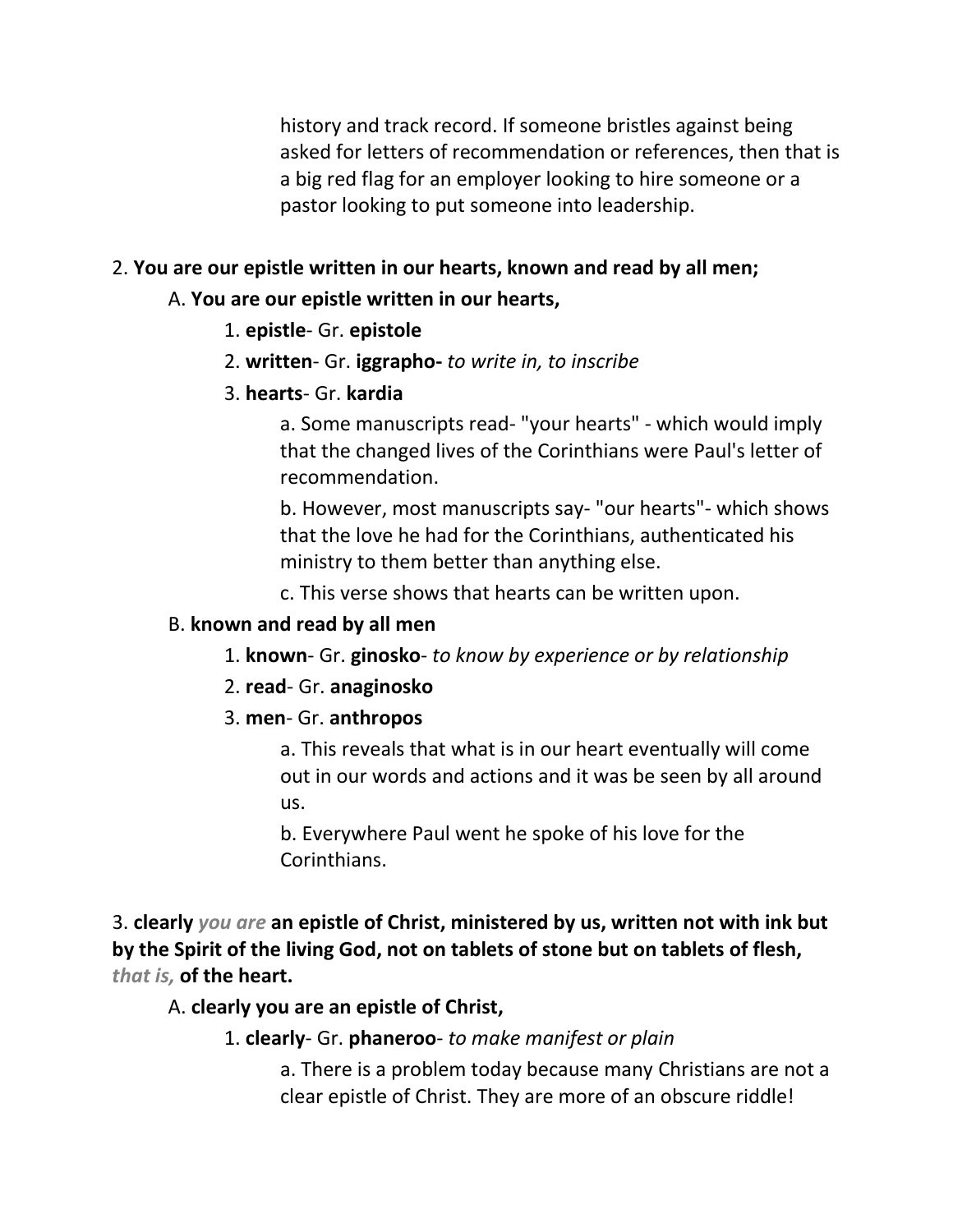### 2. **epistle**- Gr. **epistole**

## 3. **of Christ**

a. *At first glance, verse 3 seems to contradict verse 2. Paul had said that the Corinthians were his epistle; here he says that they are an epistle of Christ. In verse 2, he says that the epistle is written in his heart; in the latter part of verse 3, it seems clear that Christ has written the epistle on the hearts of the Corinthians themselves. How can these differences be reconciled? The answer is that in verse 2, Paul is stating that the Corinthians were his letter of recommendation. Verse 3 gives the explanation. Perhaps we might get the connection by joining the two verses as follows: "You are our epistle ... because you are clearly declared to be an epistle of Christ." In other words, the Corinthians were Paul's letter of recommendation because it was clear to all that the Lord had done a work of grace in their lives. They were obviously Christians. Since Paul had been the human instrument in bringing them to the Lord, they were his credentials. This is the thought in the expression ministered by us. The Lord Jesus is the One who had done the work in their lives, but He did it through the ministry of Paul. -*Believer's Bible Commentary

### B. **ministered by us,**

1. **ministered**- Gr. **diakoneo**- *to serve, minister*

a. In this verse we see the partnership between a minister and the Spirit of God. We minister the Word and the Spirit inscribes it upon the heart.

b. We speak, but the Spirit teaches...1 Cor. 2:13

### C. **written not with ink but by the Spirit of the living God,**

- 1. **written** Gr. **eggrapho** *to write in, to inscribe*
- 2. **ink** Gr. **melan**

a. Such as the letter Paul was presently writing to the Corinthians.

3. **living**- Gr. **zao**

### D. **not on tablets of stone but on tablets of flesh,**

1. **tablets**- Gr. **plax**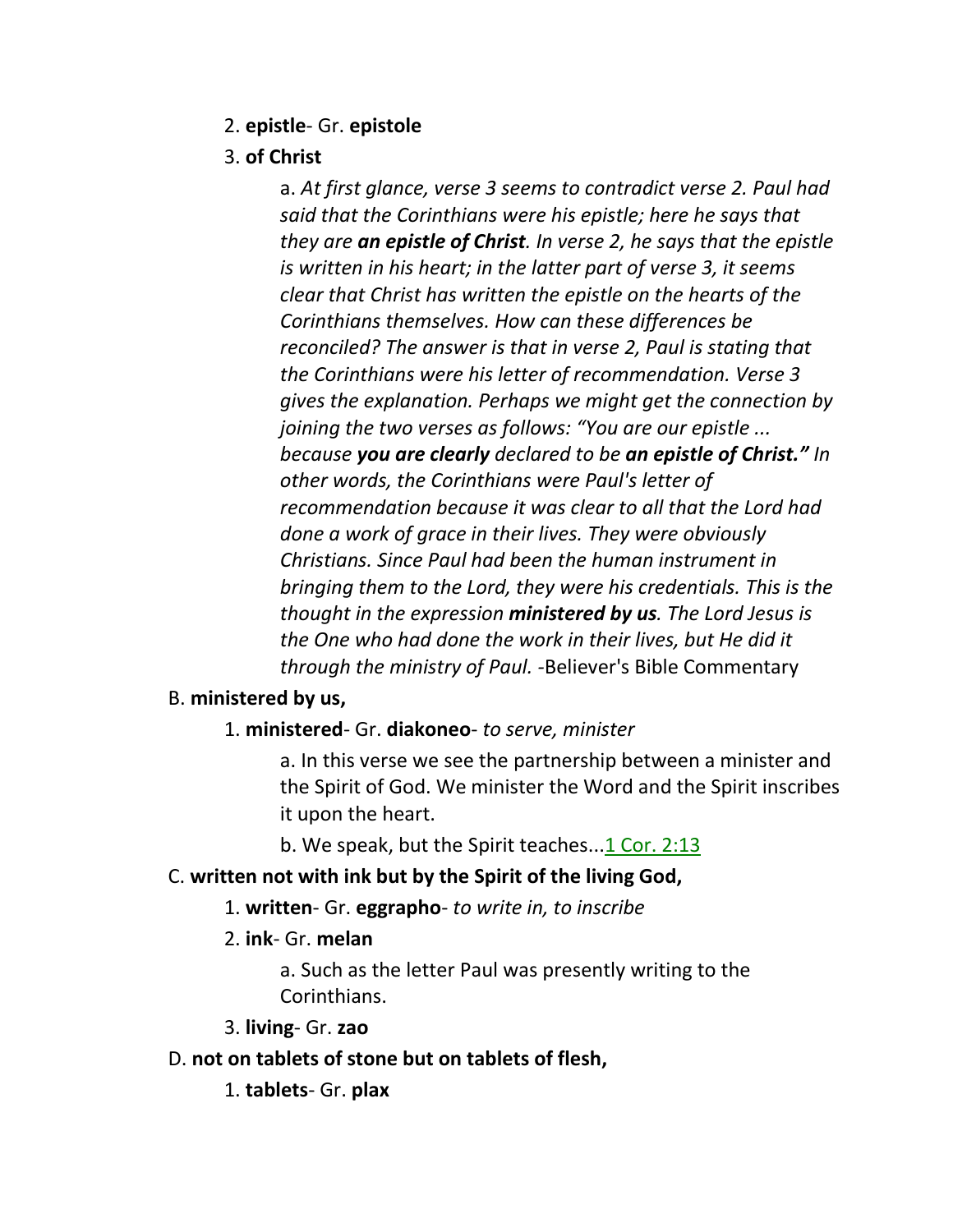a. This is referring to the two stone tablets of the Law wherein were written the Ten Commandments by the Lord. Exo\_24:12

#### 2. **stone**- Gr. **lithos**

a. As the Lord wrote with his finger upon the two tables of stone and gave to Moses. In the OT God wrote upon two cold pieces of stone. In the NT God writes upon warmed hearts.

#### 3. **flesh**- Gr. **sarx**

### E. **that is of the heart**

### 1. **heart**- Gr. **kardia**

a. The Word of God can be written upon the heart. We see this fact in the book of Hebrews. Heb. 8:10, Heb. 10:16, Jer\_31:33 b. Our tongue is the instrument that does the writing. Our tongue should be as a ready writer!  $Ps. 45:1$ 

### 4. **And we have such trust through Christ toward God.**

### A. **trust**- Gr. **pepoithesis**- *to have a settled persuasion*

1. Sometimes people are a mess in the natural, so you have to make a faith statement over them in Christ!

2. The Corinthians were a mess in the natural, but Paul was speaking in faith over them.

### B. **through Christ**

1. We are only what God would have us to be in Christ and through Christ. In ourselves we are lost and undone before a holy God.

### C. **toward God**

1. Christ is the mediator between God and man. Through Christ we are reconciled to the thrice holy God.

## 5. **Not that we are sufficient of ourselves to think of anything as** *being* **from ourselves, but our sufficiency** *is* **from God,**

A. **Not that we are sufficient of ourselves to think of anything as being from ourselves**,

1. **sufficient**- Gr. **hikanos**- *adequate, competent, qualified*

a. This word is akin to the Greek word **heko** which means "*arrived"*. None of us have arrived in any area of our Christian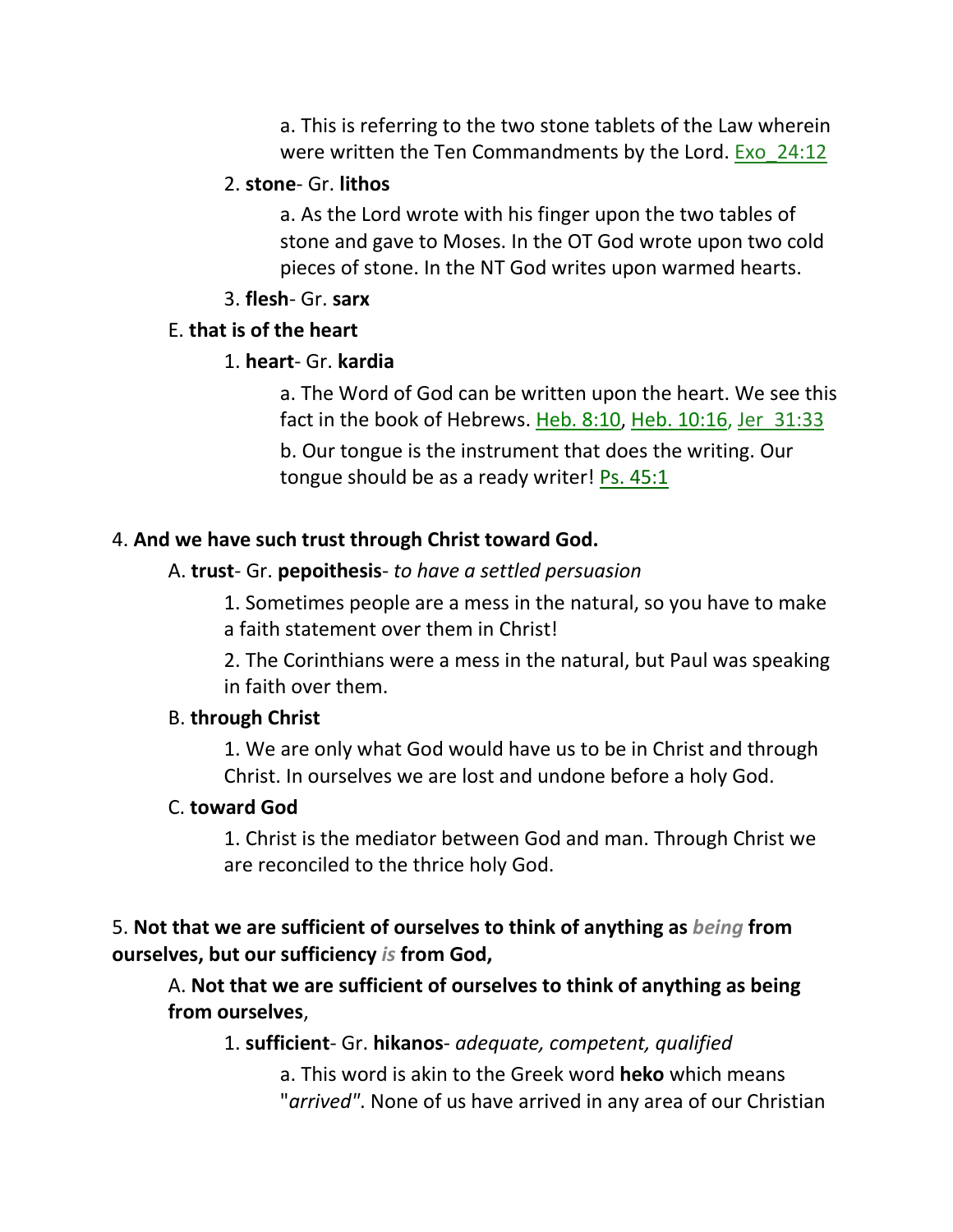life. Therefore, we are not adequate, competent, or qualified in ourselves. We are however in and through Christ in whom we have been perfected. Heb. 10:14

2. **think**- Gr. **logizomai**- *to count, estimate, reckon, take into account*

### 3. **from ourselves**

a. We are mere branches that do not have any life innately in ourselves.

## B. **but our sufficiency is from God**

## 1. **sufficiency**- Gr. **hikanotes**

a. This comes by grace, not by merit or works.

b. Every called minister of God has a grace and anointing that comes with the call. This is our sufficiency to minister out of.

### 2. **from God**

a. God is who we receive from through the Vine of Christ.

## 6. **who also made us sufficient as ministers of the new covenant, not of the letter but of the Spirit; for the letter kills, but the Spirit gives life.**

## A. **who also made us sufficient as ministers of the new covenant**,

## 1. **sufficient**- Gr. **hikanoo**- *to make adequate, competent, qualified*

a. We are made sufficient through God's gift of enabling grace. Eph 3:7, 1Ti 1:12

## 2. **ministers**- Gr. **diakonos**- *servant, minister*

## 3. **new**- Gr. **kainos**- *new in quality*

a. The new covenant is totally new in quality to the old covenant of law. The law was focused on achieving, but the new covenant of grace is about receiving.

### 4. **covenant**- Gr. **diatheke**

a. This is the new covenant of grace. It is the good news. If we are not ministering good news, we are not ministering the gospel and won't have the enabling help of the Spirit of grace in ministering.

b. *A covenant, of course, is a promise, an agreement, or a testament. The Old Covenant was the legal system delivered by God to Moses. Under it, blessing was conditioned upon*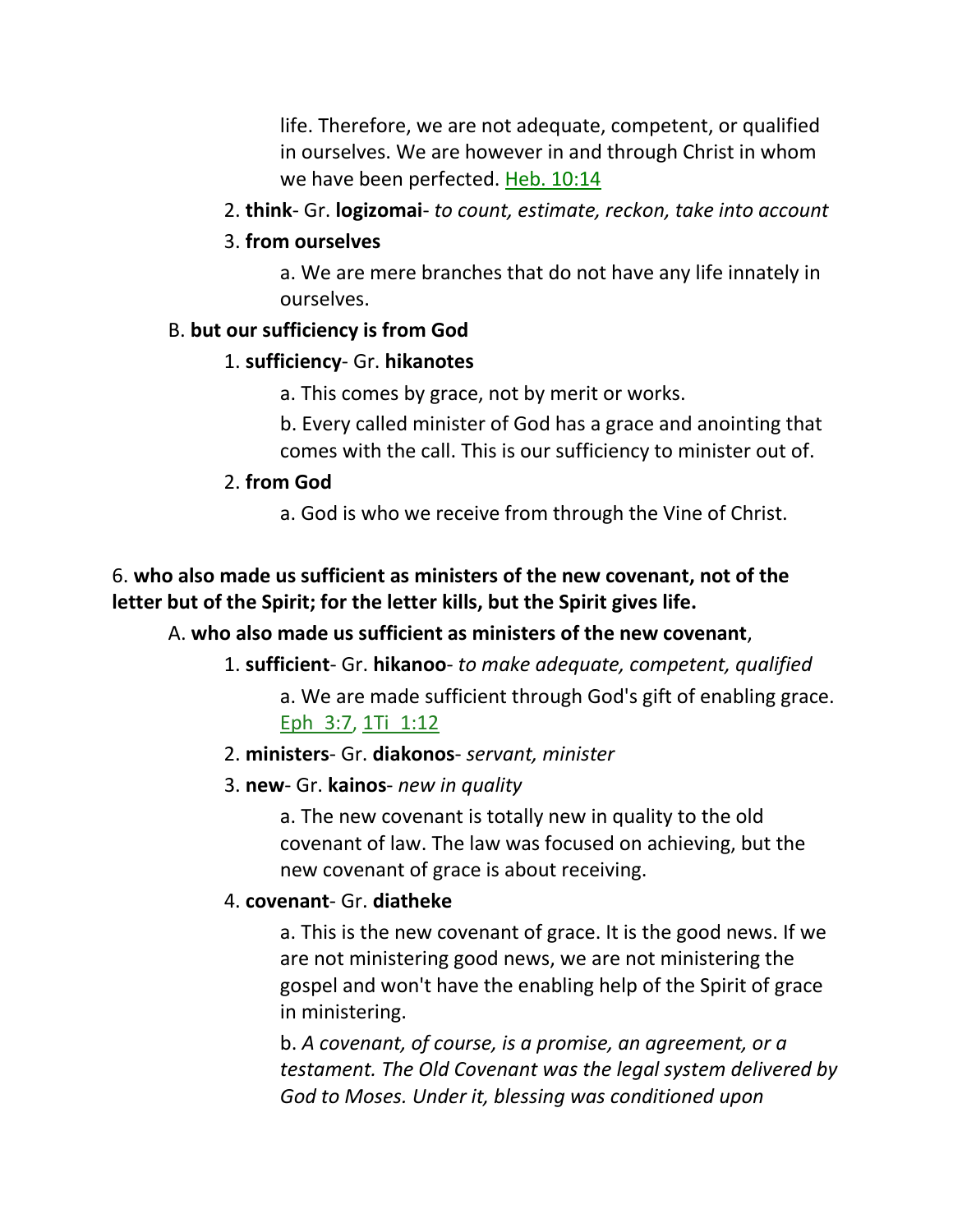*obedience. It was a covenant of works. It was an agreement between God and man, that if man did his part, God would do His also. But because it depended on man, it could not produce righteousness. The new covenant is the gospel. Under it, God covenants to bless man freely by His grace through the redemption that is in Christ Jesus. Everything under the New Covenant depends on God and not on man. Therefore, the New Covenant is able to accomplish what the Old could never do*. - Believer's Bible Commentary

### B. **not of the letter but of the Spirit**,

### 1. **letter**- Gr. **gramma**

a. Speaking of the written Law.

### 2. **Spirit**- Gr. **pneuma**

a. The Spirit is the Spirit of grace. When grace is preached in the person and work of Jesus, the Holy Spirit will confirm and work that grace in an individual who believes.

## C. **for the letter kills**,

### 1. **kills**- Gr. **apokteino**

a. The law was a ministration of death and condemnation. 2 Cor. 3:7, 9 It could not impart life. Only the Spirit through faith in Christ could impart new life. This is by grace through faith.

b. See Rom\_7:5; Rom\_7:9-11

## D. **but the Spirit gives life**

### 1. **life**- Gr. **zoe**

a. The words of Christ are spirit and life.

7. **But if the ministry of death, written** *and* **engraved on stones, was glorious, so that the children of Israel could not look steadily at the face of Moses because of the glory of his countenance, which** *glory* **was passing away,** 

## A. **But if the ministry of death,**

1. **ministry**- Gr. **diakonia**- *service, ministry*

### 2. **death**- Gr. **thanatos**

- a. The letter kills. Broken law and sin demand death. Rom. 6:23
- b. The Law is a ministry of death, but the gospel is a ministry of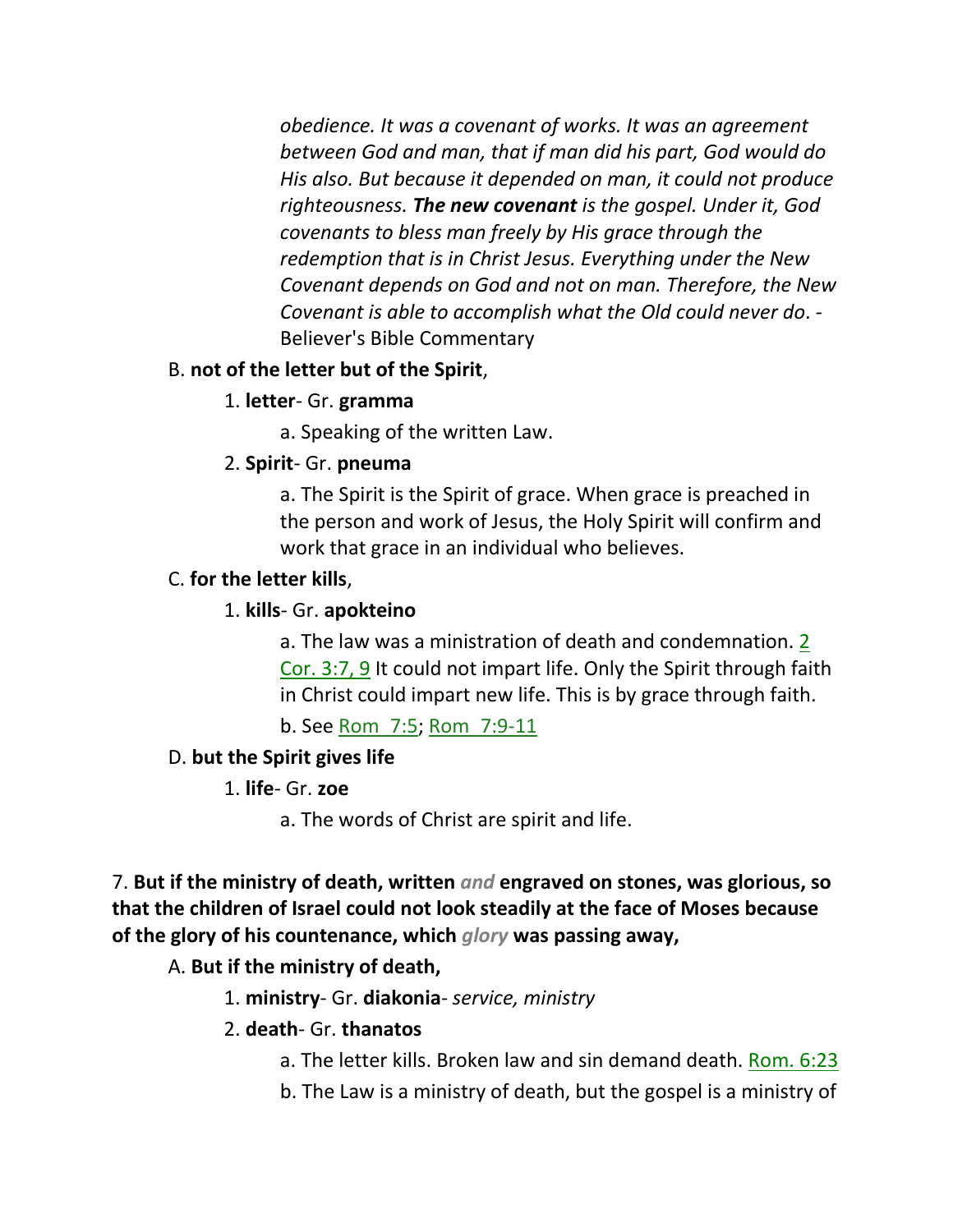life. At Mt. Sinai 3000 people died at the commencement of the law. On the day of Pentecost 3000 people were saved and given new life at the commencement of the church age of grace.

#### B. **written and engraved on stones**,

- 1. **written** Gr. **en gramma** *in letter*
- 2. **engraved** Gr. **entupoo** *to impress a figure, instamp, engrave* a. The finger of God can engrave into stone like our finger can write in mud.

#### 3. **stones**- Gr. **lithos**

a. This refers to the two tables of stone in which the Ten Commandments were written. It is important to note that only the Ten Commandments were engraved on stone. Many today say we can do away with all of the ceremonial law but need to keep the Ten Commandments. Here we see that the Ten Commandments are here spoken of specifically and are called the ministry of death! In a few verses they will be called the ministry of condemnation as well.

b. The Ten Commandment are for unbelievers to be convinced of their sin and need for a Savior. Once we are born again, we don't need the Ten Commandments to rule our lives. We have the higher laws of grace in our heart- love, faith, and the Spirit of life in Christ Jesus. These laws will empower us to holy living much more than trying to keep the Ten Commandments in our own natural strength.

#### C. **was glorious,**

#### 1. **glorious**- Gr. **en doxa**

a. *The old covenant was glorious. Not only did Moses' face shine, but thunder, lightning, earthquakes, dense clouds, blazing fire, and a deafening trumpet blast accompanied its inauguration at Mount Sinai (Exo\_19:16-20)*. -Life Application **Commentary** 

### D. **so that the children of Israel could not look steadily at the face of Moses because the glory of his countenance,**

1. **children**- Gr. **huios**- *mature sons with family rights*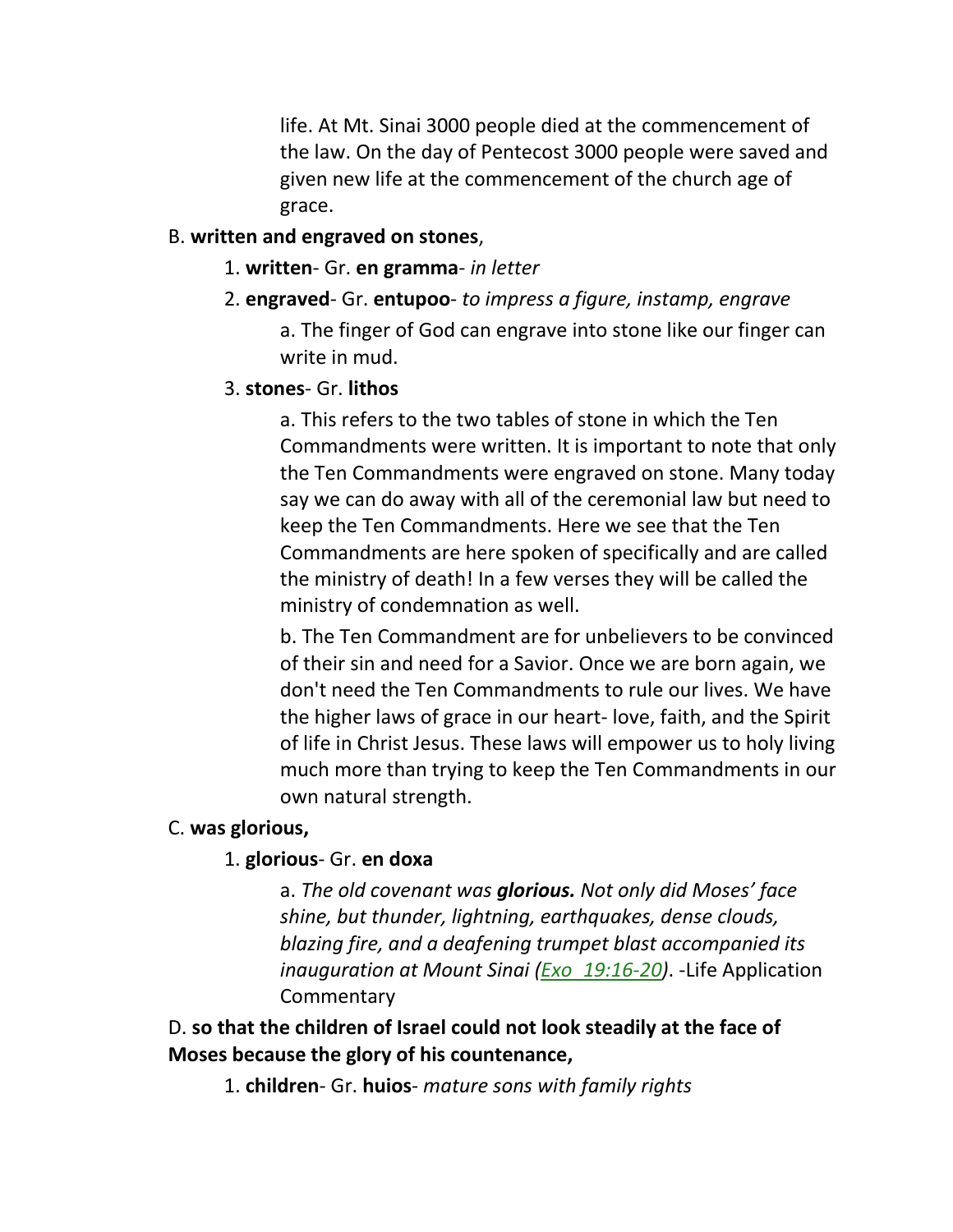a. Paul uses this Greek word do denote the covenant people of God with covenant rights if the covenant is kept.

### 2. **Israel**

3. **look steadily-** Gr. **atenzio**- *to fix one's eyes upon, look steadily, gaze intently, look straight; stare.*

a. Under the law people could not look at God's glory. Under the New Testament we can look at the glory of the Lord with unveiled face and be transformed by it! 2 Cor. 3:18

### 4. **face-** Gr. **prosopon**

a. Under the law people looked at the face of Moses, which at times was veiled. Under the New Covenant we are to look at the face of Jesus. Col. 3:1 Jesus never veils His face.

5. **Moses**- means "*drawing out*"

6. **glory**- Gr. **doxa**

### 7. **countenance**- Gr. **prosopon**

a. Moses countenance shined with glory because he looked steadily at the Lord at Mt. Sinai. This will happen to us when we also look steadily at the face of Jesus through the looking glass of the Word.

### E. **which glory was passing away.**

### 1. **passing away**- Gr. **katargeo**- *to cease, to pass away, be done away*

a. The glory of Jesus will never pass away. Praise God!

b. Here it appears that Moses put a veil over His face not because it was shining with glory, but because it was starting to fade.

c. Religion is about wearing masks of glory to hide the lack of it behind!

## 8. **how will the ministry of the Spirit not be more glorious?**

## A. **ministry**- Gr. **diakonia**

## B. **Spirit**- Gr. **pneuma**

1. The ministry of the Spirit is the ministry of grace. Grace is the enablement of God. The Spirit is the agent that imparts the enabling. 2. When faith is placed in Jesus and His finished work, grace is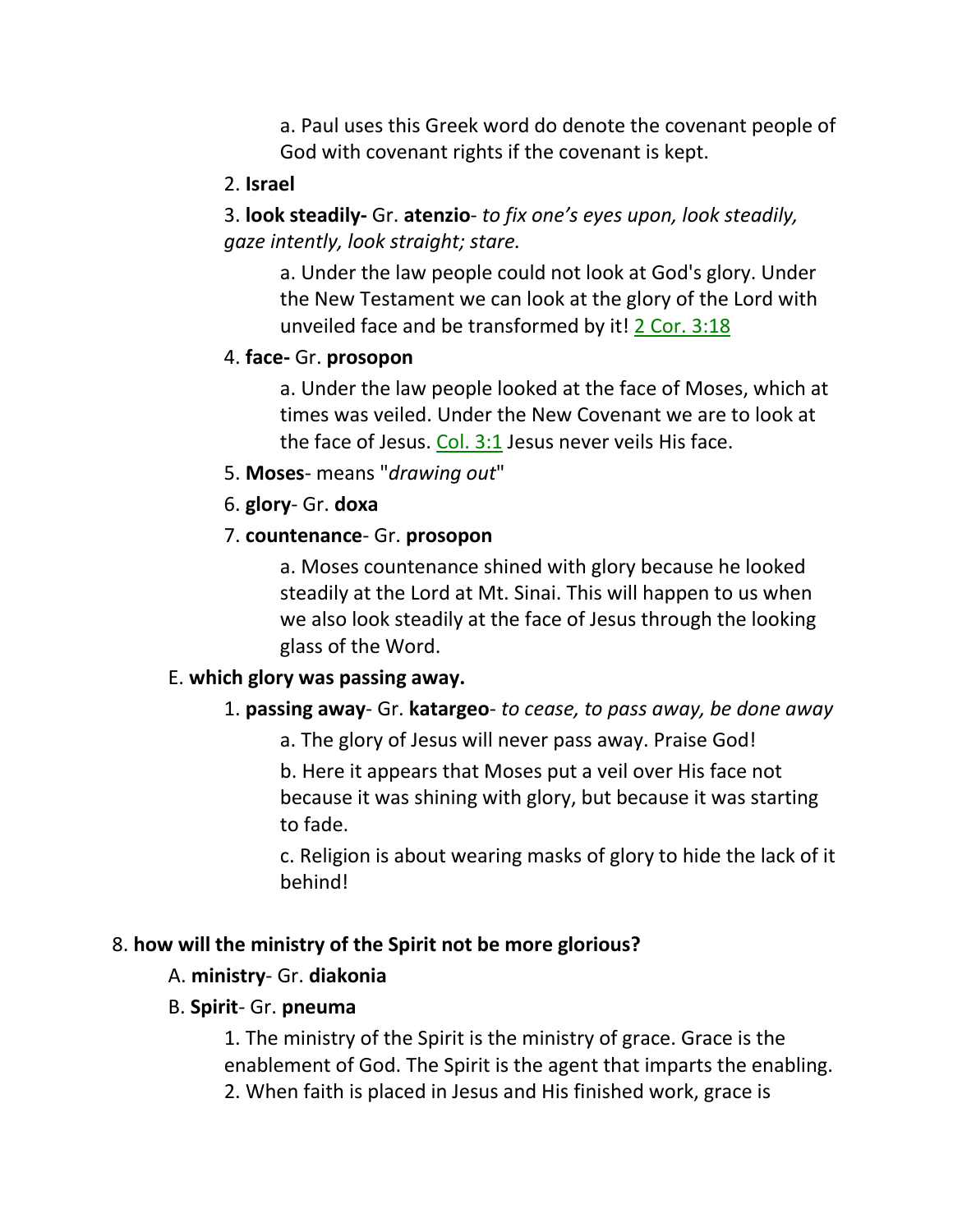released by the power of the Spirit of God.

## C. **glorious**- Gr. **en doxa**- *in glory*

1. The ministry of the gospel is more glorious in scope and length than that of the Law. The ministry of the Law was just confined to Israel. The ministry of the gospel is for the whole world. The glory of the Law has been diminished now with the Law being put away with the coming of the New Covenant. However, the glory of the gospel will last throughout eternity.

2. The glory of the Law was physical and natural in nature. The glory of the gospel is spiritual in nature which is often displayed in natural glory- miracles, signs, and wonders.

## 9. **For if the ministry of condemnation** *had* **glory, the ministry of righteousness exceeds much more in glory.**

## A. **For if the ministry of condemnation had glory,**

1. **ministry**- Gr. **diakonia**

a. In this age of grace this ministry is no longer valid, however, many are still engaged in it. They preach the law to the saints week in and week out, which leads to condemnation.

## 2. **condemnation**- Gr. **katakrisis-** *a judgment against*

a. The law ministers condemnation.

## 3. **glory**- Gr. **doxa**

a. This was a natural outward glory displayed at Mt. Sinai.

## B. **the ministry of righteousness exceeds much more in glory.**

## 1. **righteousness**- Gr. **dikaiosune**

a. The gospel ministers righteousness. Rom 1:17

b. New Testament ministry will reveal the righteousness that belongs to the saints by faith in Jesus.

c. In the New Testament we are to exhort people to break from sin, not in order to be righteous, but because they are righteous!

## 2. **much more**

a. This "much more" glory is much more in scope and in length. It contains spiritual and natural glory.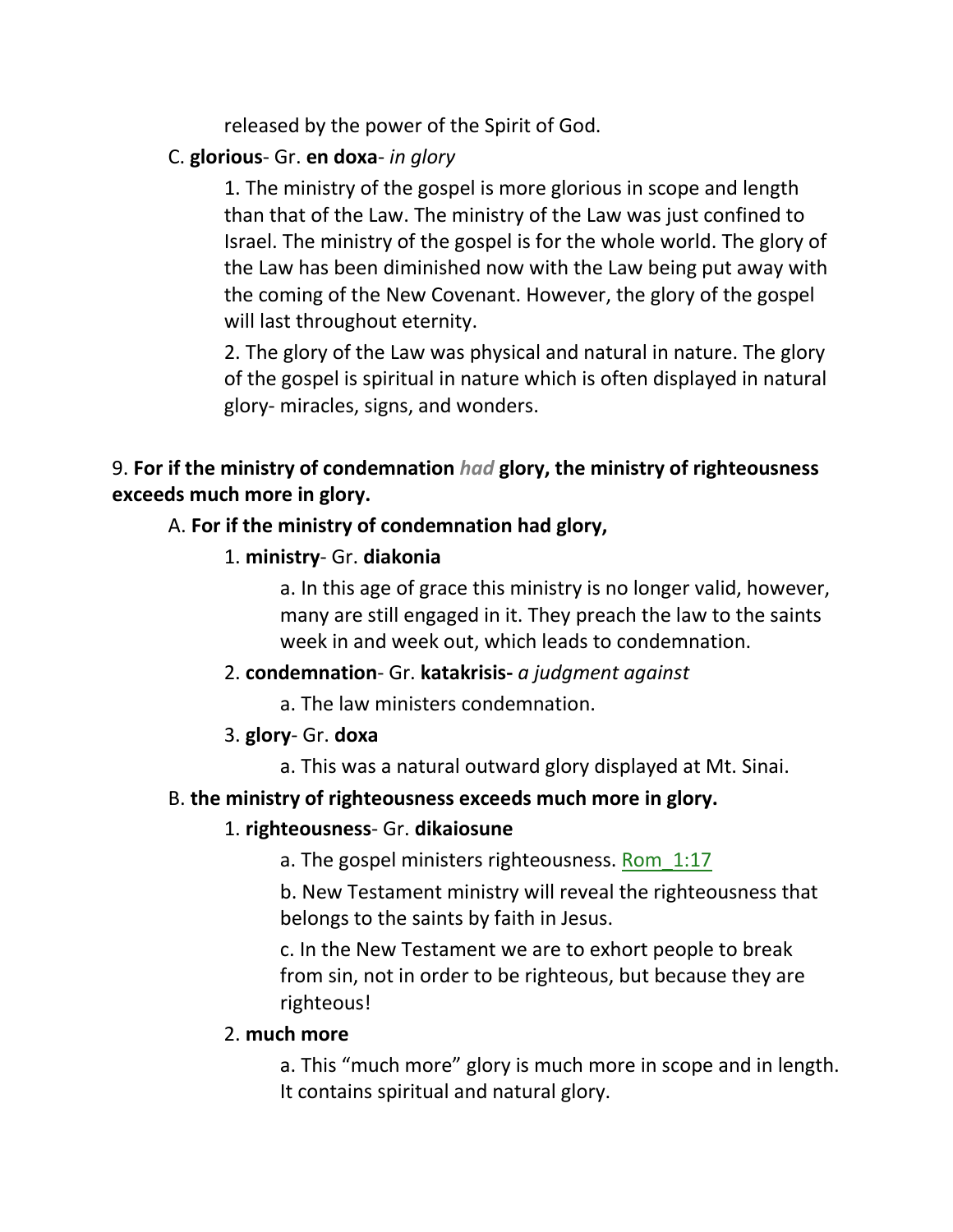10. **For even what was made glorious had no glory in this respect, because of the glory that excels.** 

## A. **For even what was made glorious had no glory in this respect,**

- 1. **glorious** Gr. **doxazo**
- 2. **respect** Gr. **meros** *part*
	- a. Compared to grace the law is beggarly. Gal. 4:9

## B. **because of the glory that excels**

1. **excels**- Gr. **huperballo**- *to throw beyond, excel*

a. The stars and moon shine at night but when the brilliance of the sun emerges then the moon and stars completely disappear. This is the same with the law and grace. Grace eclipses the law by its brilliance.

## 11. **For if what is passing away** *was* **glorious, what remains** *is* **much more glorious.**

## A. **For if what is passing away was glorious**,

## 1. **passing away**- Gr. **katargeo-** *to cease, to pass away, be done away*

a. Paul uses the words "passing away" instead of passed away. This is because the Temple in Jerusalem was still functioning. It would not be destroyed until 70 A. D. This letter was written somewhere around 55 A.D.

b. The Temple in Jerusalem was central to the law. Many sacrifices prescribed in the law had to be offered in the Temple. Without the Temple the law was destroyed as a system of adherence. The law was a composite of 613 individual commands in which if one was violated or not kept then the whole was broken. James 2:10

2. **glorious**- Gr. **dia doxa**- *through glory*

## B. **what remains is much more glorious**

## 1. **remains**- Gr. **meno**

a. After 70 A.D. and the destruction of the temple the gospel and grace remained.

2. **glorious**- **en doxa**- *in glory*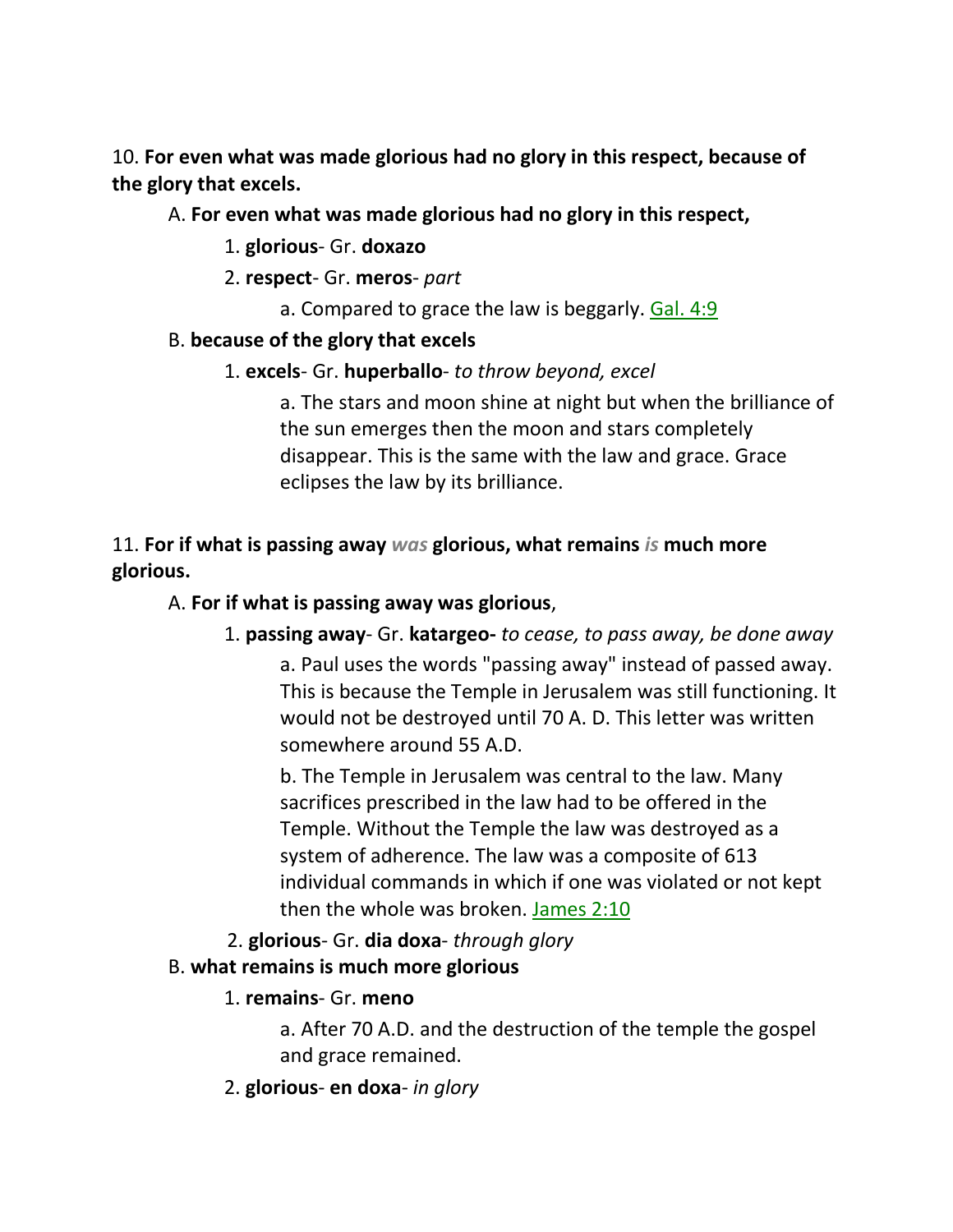a. It is more glorious in scope and endurance. It also brings more glory to God in that the law justified no one. God's grace will save many unto His glory.

## 12. **Therefore, since we have such hope, we use great boldness of speech—**

- A. **Therefore,**
- B. **since we have such hope,**
	- 1. **hope** Gr. **elpis** *confident expectation of good*

a. The gospel gives us hope through grace. The law does not minister hope, but only the fear of condemnation and death.

## C. **we use great boldness of speech**

## 1. **great**- Gr. **polus**- *much*

2. **boldness of speech**- Gr. **parrhesia**- *all out-spokenness, freedom of speech*

a. People who have hope are bold. People who don't have hope shrink back into the shadows.

b. People of hope are proclaimers of hope.

c. In an environment of despair there is silence. In the presence of hope there is occasion to shout!

# 13. **unlike Moses,** *who* **put a veil over his face so that the children of Israel could not look steadily at the end of what was passing away.**

## A. **unlike Moses,**

## 1. **unlike**

a. Paul in the last verse said they were bold to proclaim the gospel, but that is unlike what Moses did. He hid his face which also covered his mouth. There is no hope under the law. There is no boldness under the law.

b. The law was given to silence people so they have nothing to say! **Rom. 3:19** 

2. **Moses**- means *drawn out*

a. Moses is the representative of the law.

## B. **who put a veil over his face so that the children of Israel could not look steadily at the end of what was passing away**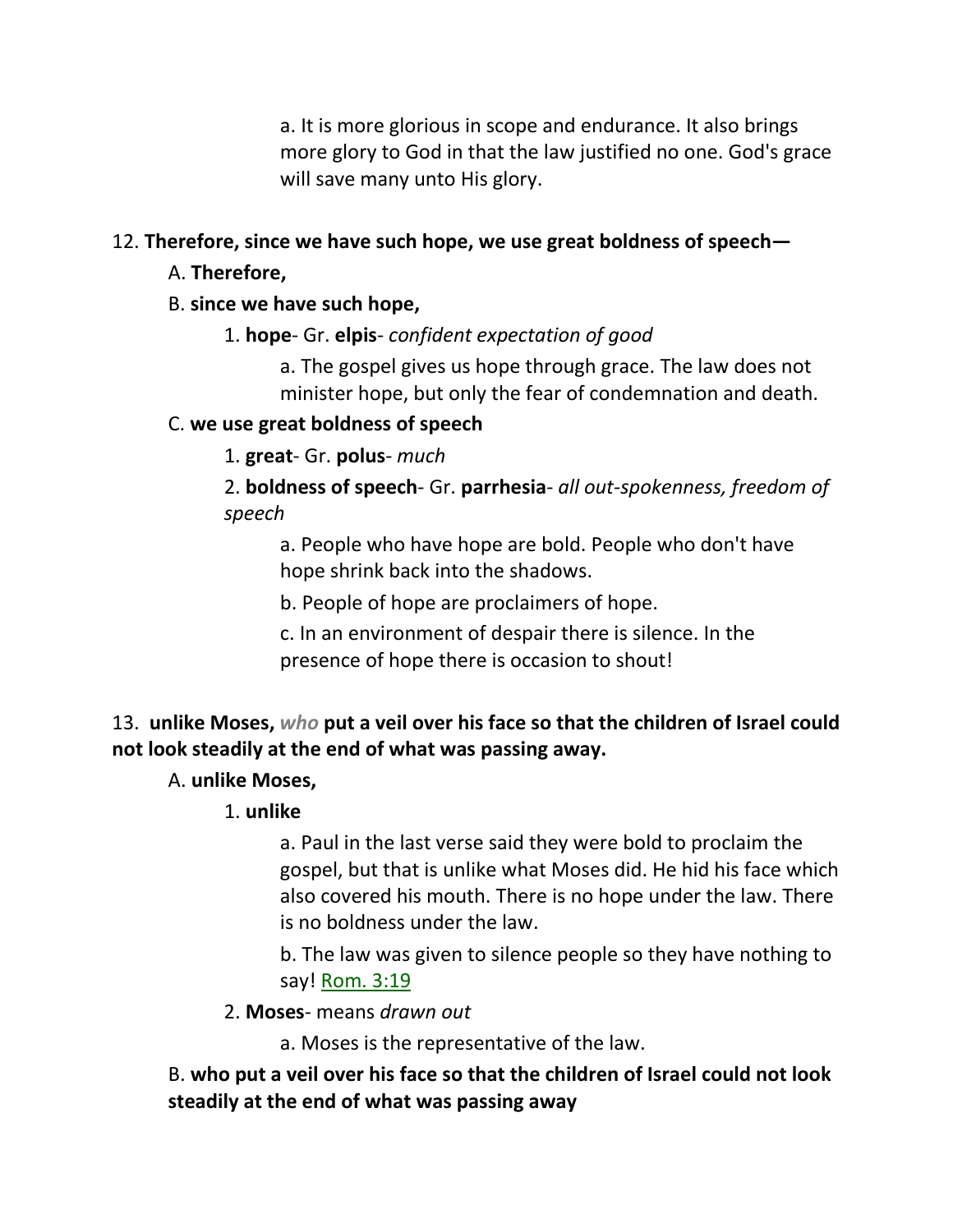### 1. **put**- Gr. **tithemi**- *to place*

### 2. **veil**- Gr. **kaluma**

a. This veil represents the law itself. This is the same word as the veil that separates the glory of God in the Holy of Holies and the Holy Place.

b. The law always puts your eyes on yourself. When a veil is over your face your view is constrained every direction but down upon yourself.

## 3. **face**- Gr. **prosopon**

## 4. **children**- Gr. **huios**- *mature son with family rights*

a. They were the covenant children of God with covenant rights as long as they kept the covenant.

## 5. **Israel**

a. The covenant of the law was only given to Israel and not any of the gentiles.

6. **look steadily**- Gr. **atenzio**- *to fix one's eyes upon, look steadily, gaze intently, look straight; stare*

- 7. **passing away** Gr. **katargeo** *to cease, to pass away, be done away* a. Moses did not want the people to see the glory fading, not because he did not want them to look at the glory.
	- b. Legalism always uses masks to hide the lack of glory.

## 14. **But their minds were blinded. For until this day the same veil remains unlifted in the reading of the Old Testament, because the** *veil* **is taken away in Christ.**

## A. **But their minds were blinded**

## 1. **minds**- Gr. **noema**- *thinking, thoughts*

a. The mind is the doorway to the heart. The heart can only be changed but what the mind is aware of and focused on.

b. Satan's main goal is to blind people's minds to the truth. 2Co\_4:4

## 2. **blinded**- Gr. **poroo**- *harden, make dull*

a. Unbelief will harden your heart.

b. You will be hardened to what you focus on and soften to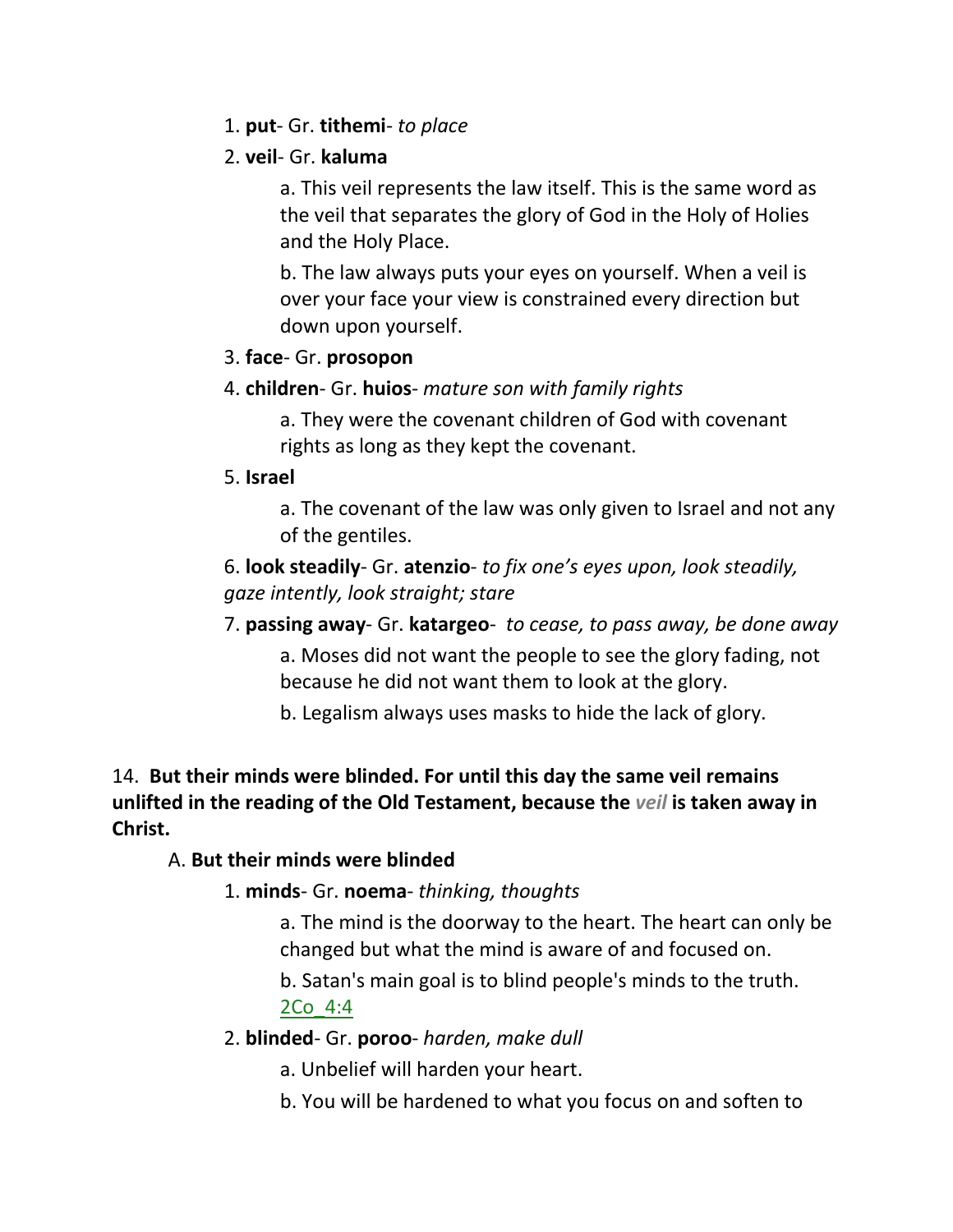what you do focus on. Under the law the focus is on yourself and not the Lord. When you give up on yourself and turn to the Lord the veil is removed and you can see clearly and your heart becomes soft. [See Paul's testimony in Rom. 7]

## B. **For until this day the same veil remains unlifted in the reading of the Old Testament,**

### 1. **day-** Gr. **hemera**

a. The present day when Paul was writing. This is why God will repeatedly warn Paul not to go to Jerusalem because of this very thing.

#### 2. **veil**- Gr. **kaluma**

#### 3. **remains**- Gr. **meno**

a. This veil still remains over all adherents to the law. They are self-focused down upon themselves.

#### 4. **unlifted**- Gr. **anakalupto me**

a. Someone can't remove the veil themselves. Only the Spirit of God can remove it when someone turns to Christ.

#### 5. **reading**- Gr. **anagnosis**

a. Reading the scriptures is important, but we need to do it to see the glory of the Lord, not to see the gory of us!

### 6. **Old Testament**- Gr. **palios diatheke**- *antiquated covenant*

a. Namely the reading of the law.

### C. **because the veil is taken away in Christ**

### 1. **taken away**- Gr. **katargeo**- *to cease, to pass away, be done away*

a. This has to be done for us by the Spirit. We can't remove it ourselves.

### 2. **Christ**- Gr. **christos**- *The Anointed One*

a. One can't perceive spiritual truth until they are born again in Christ.

b. It is possible to be born again and return to the law and this veil somewhat will cover your mind again. When someone first is saved, they will experience the grace and love of God and see God, but then they go to church and are often put back under the law. Their focus gets off of Jesus to themselves.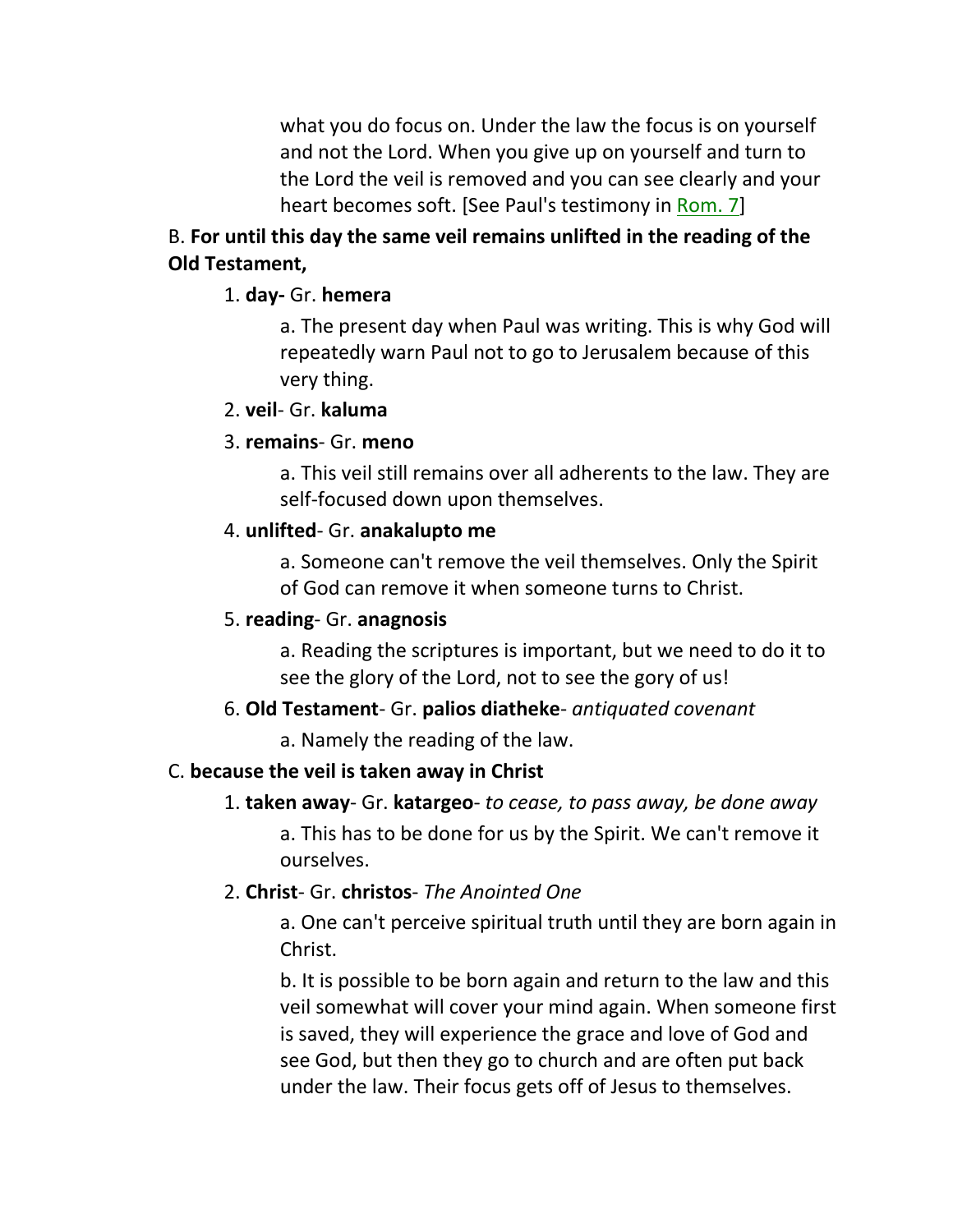When a Christian trying to live under the law turns to Christ for His grace this veil will once again be removed.

#### 15. **But even to this day, when Moses is read, a veil lies on their heart.**

#### A. **But even to this day**,

#### 1. **day**- Gr. **hemera**

a. The day in which Paul is writing this letter.

#### B. **when Moses is read**,

### 1. **Moses**- means *drawn out*

a. In the New Covenant church we should read Christ every Sunday! Even if we are reading out of the law, we should look for Christ, teaching and preaching Him.

### 2. **read**- Gr. **anaginosko**- *to know accurately, to read*

a. Those who have not learned to read are ignorant, as are those who choose not to read!

b. Moses [the law] was read in every Jewish synagogue every Sabbath [Saturday]. Act\_13:27

## C. **a veil lies on their heart**

### 1. **veil-** Gr. **kaluma**

a. This is legalism.

2. **lies**- Gr. **keimai**

### 3. **heart**- Gr. **kardia**

a. The heart is the place of beliefs. Legalistic beliefs can only be removed by the Spirit when someone beholds Jesus and His finished work for us.

b. Many churches only preach what you must do to be right with God. Churches need to preach Christ and His finished work. It is only by beholding the glory of the Lord will be changed from the inside out by the Spirit of God. vs. 18

### 16. **Nevertheless when one turns to the Lord, the veil is taken away**.

### A. **Nevertheless when on turns to the Lord**,

1. **turns**- Gr. **epistrepho**- *to turn upon, toward*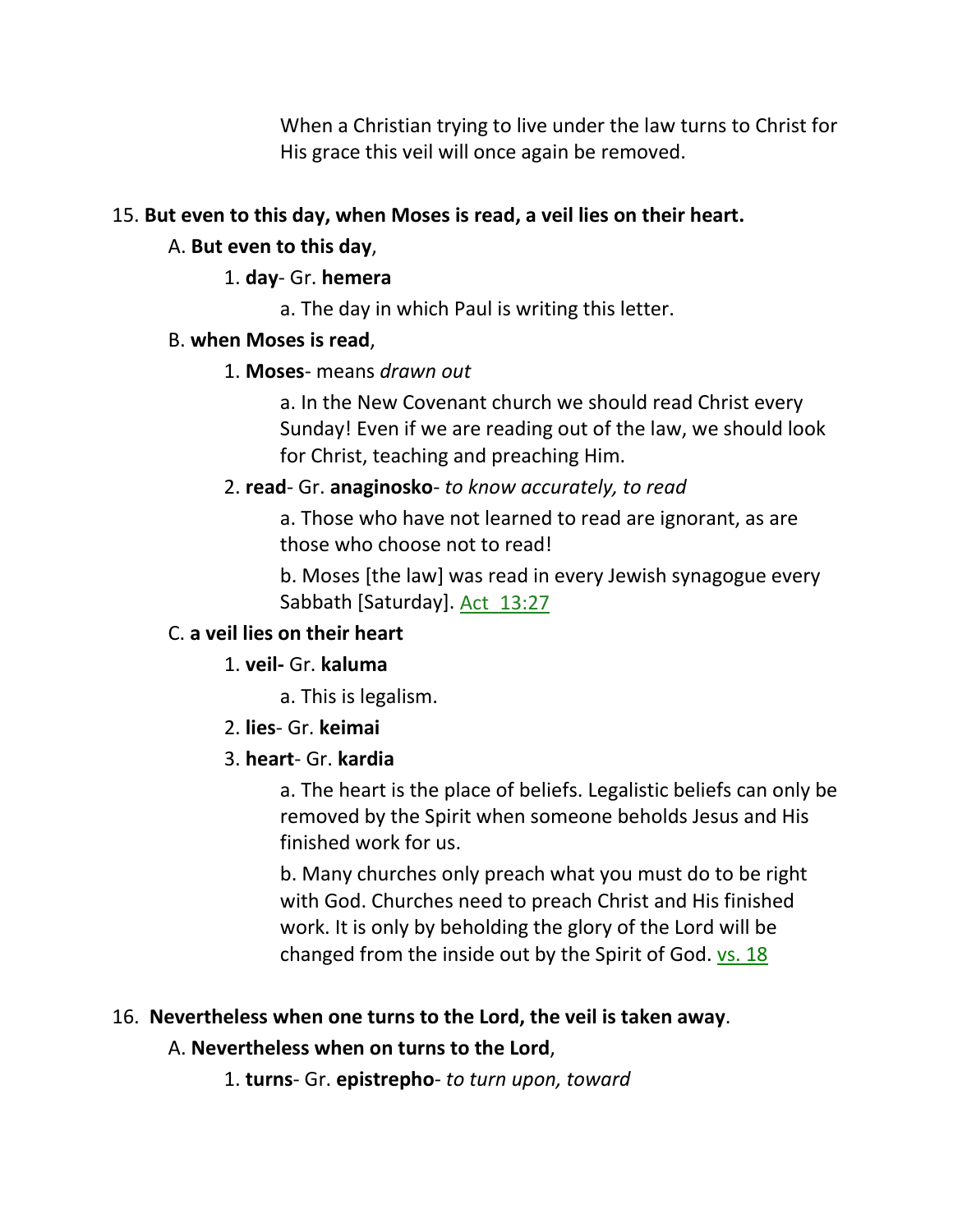a. The Lord is reaching out to every man, woman, and child on the planet. He is calling them. However, they must choose to turn to Him.

b. God got Saul's attention on the road to Damascus. He turned to the Lord and asked, "Who are you Lord?" The response was, "I am Jesus". Scales came on his eyes which closed his natural eyes but the eyes of his heart were opened. The scales on his natural eyes were removed when he was baptized as a disciple of Christ. Then he received great revelations for him to impart to the church.

2. **Lord**- Gr. **kurios**

a. The Lord Jesus

#### B. **the veil is taken away**

1. **veil**- Gr. **kaluma**

2. **taken away**- Gr. **periaireo**- *to take away that which surrounds or envelopes a thing*

a. Again, this must done for us. We can't remove it ourselves. It is taken away by God's grace.

### 17. **Now the Lord is the Spirit; and where the Spirit of the Lord** *is,* **there** *is* **liberty.**

#### A. **Now the Lord is the Spirit**;

#### 1. **Lord**- Gr. **kurios**

a. All three members of the Godhead are called Lord. Matt. 11:25- The Father, Matt. 7:22- Jesus, 2 Cor. 3:17- The Spirit

#### 2. **Spirit**- Gr. **pneuma**

a. Some commentators say this a small "s" and say that the Lord [Jesus] is the "spirit" [essence] of the law. I don't take that view. I believe this verse is revealing the deity of the Holy Spirit. He is equally Lord with God the Father, and God the Son. He is God the Holy Spirit.

#### B. **and where the Spirit of the Lord is**,

#### 1. **Lord**- Gr. **kurios**

a. The Holy Spirit is both the Lord and the Spirit of the Lord-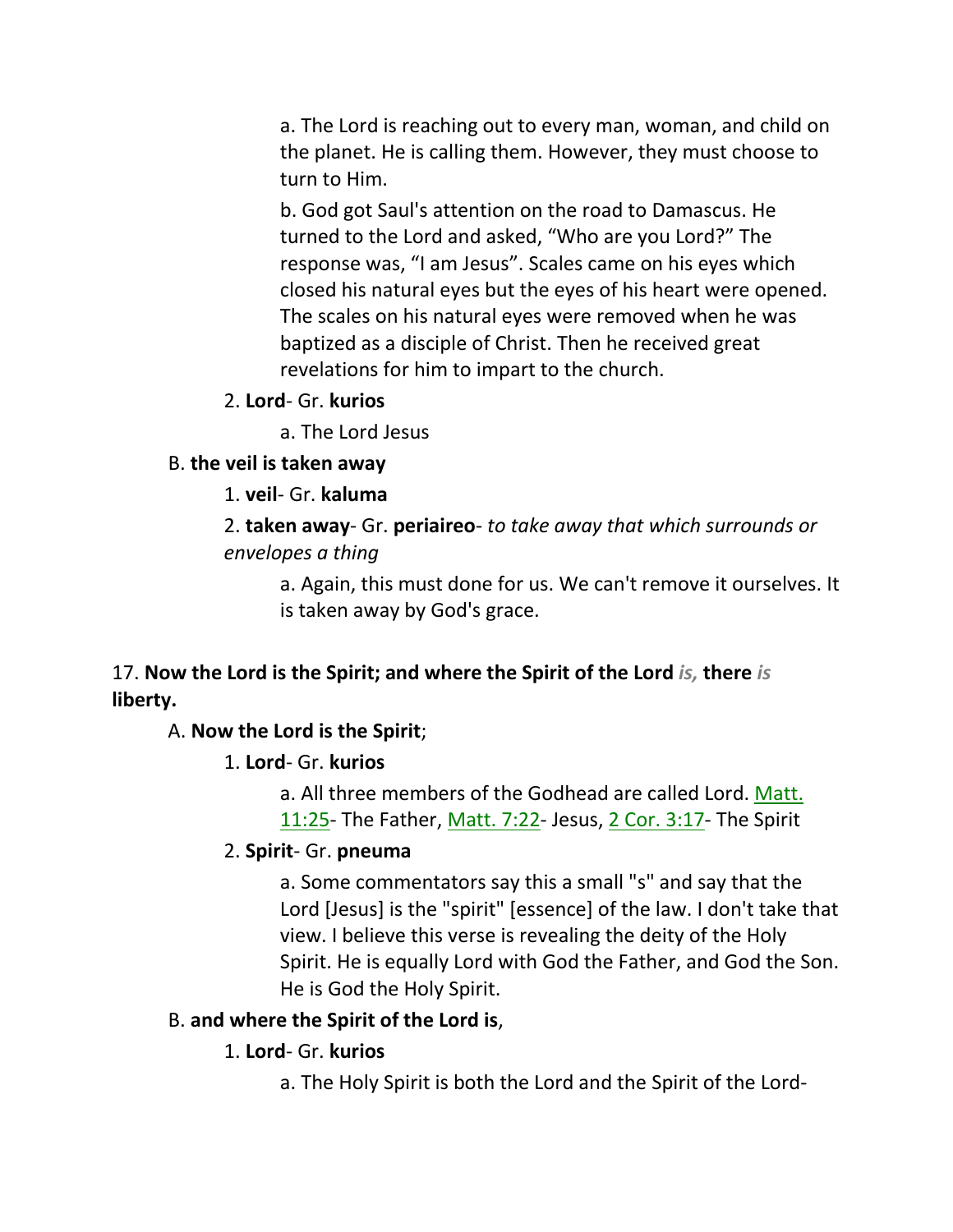God the Father.

# C. **there is liberty**

## 1. **liberty**- Gr. **eleutheria**

a. The Spirit sets people free when they turn to Jesus. Jesus and the truth of His finished work are the basis for their freedom. Joh  $8:32$  However, the Spirit is the means by which they are set free.

18. **But we all, with unveiled face, beholding as in a mirror the glory of the Lord, are being transformed into the same image from glory to glory, just as by the Spirit of the Lord.** 

# A. **But we all**,

1. **we**

a. This is speaking of believers who have turned to the Lord, however, even a believer can have the veil put back on their heart if they turn back to the law to be justified or sanctified.

## B. **with unveiled face,**

- 1. **unveiled** Gr. **anakalupto** *uncover*
	- a. Legalistic mentality has been removed.

# 2. **face**- Gr. **prosopon**

# C. **beholding as in a mirror the glory of the Lord**,

1. **beholding as in a mirror**- Gr. **katoptrizomai**- *mid. to have presented in a mirror, to have a clear image presented, or, to reflect*

a. This brings out a spiritual truth, that what we continually behold we become outwardly.  $1\ln 3:2$ 

b. Ex. Sheep giving birth to spotted and streaked lambs by beholding streaked rods in the watering troughs. Gen. 30:39

c. Just beholding the resurrected Lord Jesus Christ through the Word will bring a transformation from the inside out by the Spirit of God. This is transformation by grace. How simple is it to behold Jesus!

2. **glory**- Gr. **doxa**

a. God's glory is His goodness, grace, and mercy. See Ex. 33:18- 34:6